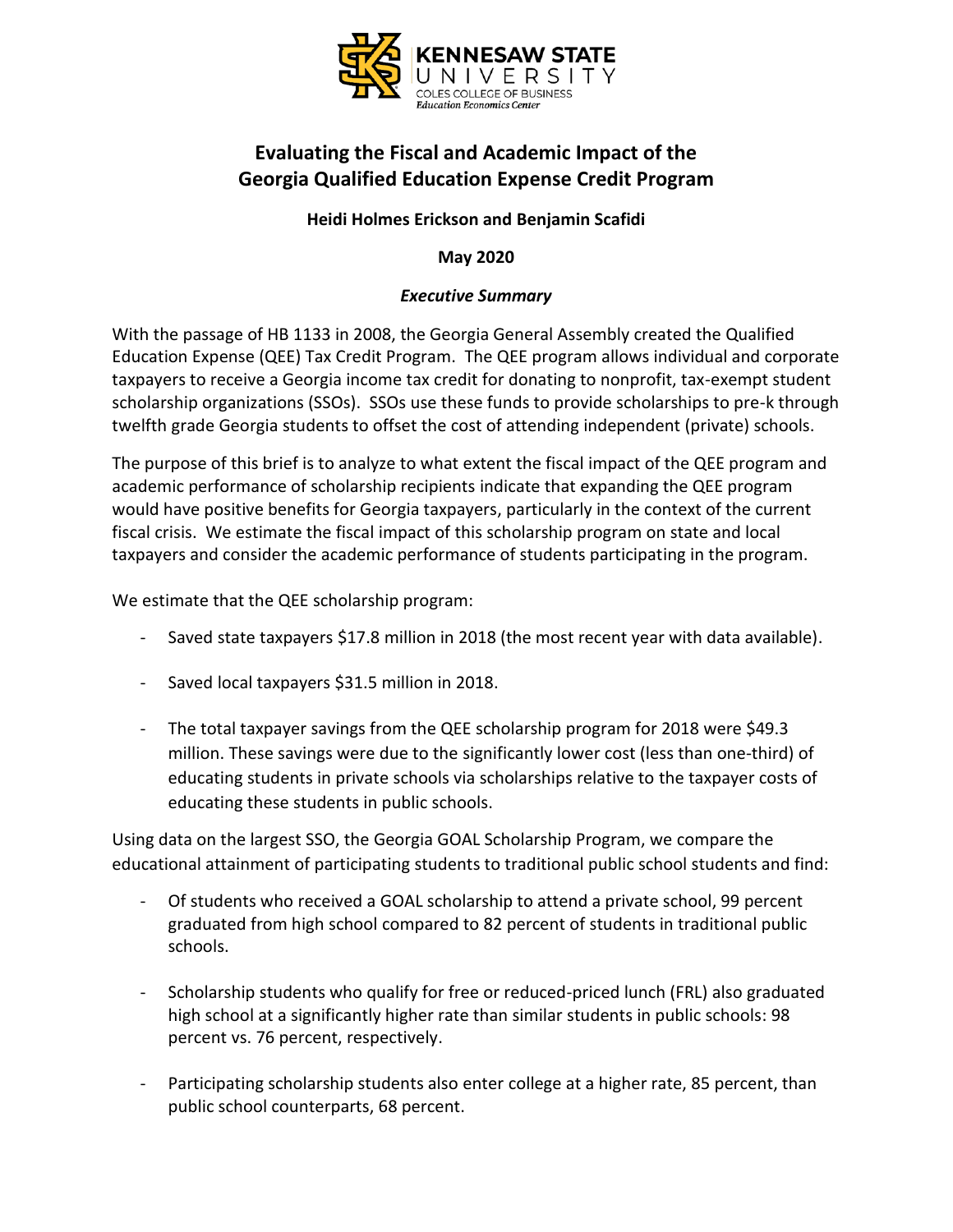# **I. Fiscal Effects of the QEE Scholarship Program on the State and Local Public School Budgets**

The average taxpayer cost of each scholarship awarded to student recipients in calendar year  $2018<sup>1</sup>$  was \$3,713—significantly less than the state average per pupil expenditures in public schools and *less than one-third of the total expenditures per public school student*.





*Sources[: https://gaawards.gosa.ga.gov/analytics/K12ReportCard](https://gaawards.gosa.ga.gov/analytics/K12ReportCard) an[d https://dor.georgia.gov/document/publication/2018](https://dor.georgia.gov/document/publication/2018-calendar-year-qualified-education-expense-credit-report/download) [calendar-year-qualified-education-expense-credit-report/download](https://dor.georgia.gov/document/publication/2018-calendar-year-qualified-education-expense-credit-report/download)*

Any analysis of the fiscal impact of the QEE Program needs to consider whether, absent receipt of a scholarship, students would have enrolled in public schools, resulting in a cost to state, local, and federal treasuries. Based on student behavior documented in empirical observations<sup>2</sup> of similar program lotteries from other states, we would expect that 90 percent of the 13,895 students who received scholarships in 2018 under the QEE program would enroll in a Georgia public school if they were not able to access a scholarship. Using this 90 percent public school enrollment figure, as well as the expenditure and tax credit data from Figure 1, we calculate that, for the 2017-2018 academic year, the savings from the QEE scholarship program to state taxpayers was as follows:

### *Savings to State Taxpayers from the QEE Scholarship Program in 2018*

| State cost of educating 90% of<br><b>Scholarship Students in Public Schools</b>                   | Revenue forgone by the state treasury<br>due to tax credits given to donors |
|---------------------------------------------------------------------------------------------------|-----------------------------------------------------------------------------|
| $(0.9 \times 13,895$ scholarship students x \$5,548) - $($ \$3,713 x 13,895 scholarship students) |                                                                             |
|                                                                                                   | $=$ \$69,380,514 $-$ \$51,592,135 = \$17,788,379                            |

 $12018$  was the most recent data available from the Georgia Department of Revenue on the QEE program.

<sup>&</sup>lt;sup>2</sup> Lueken (2018) reviews these empirical studies[, https://eric.ed.gov/?id=EJ1176273](https://eric.ed.gov/?id=EJ1176273).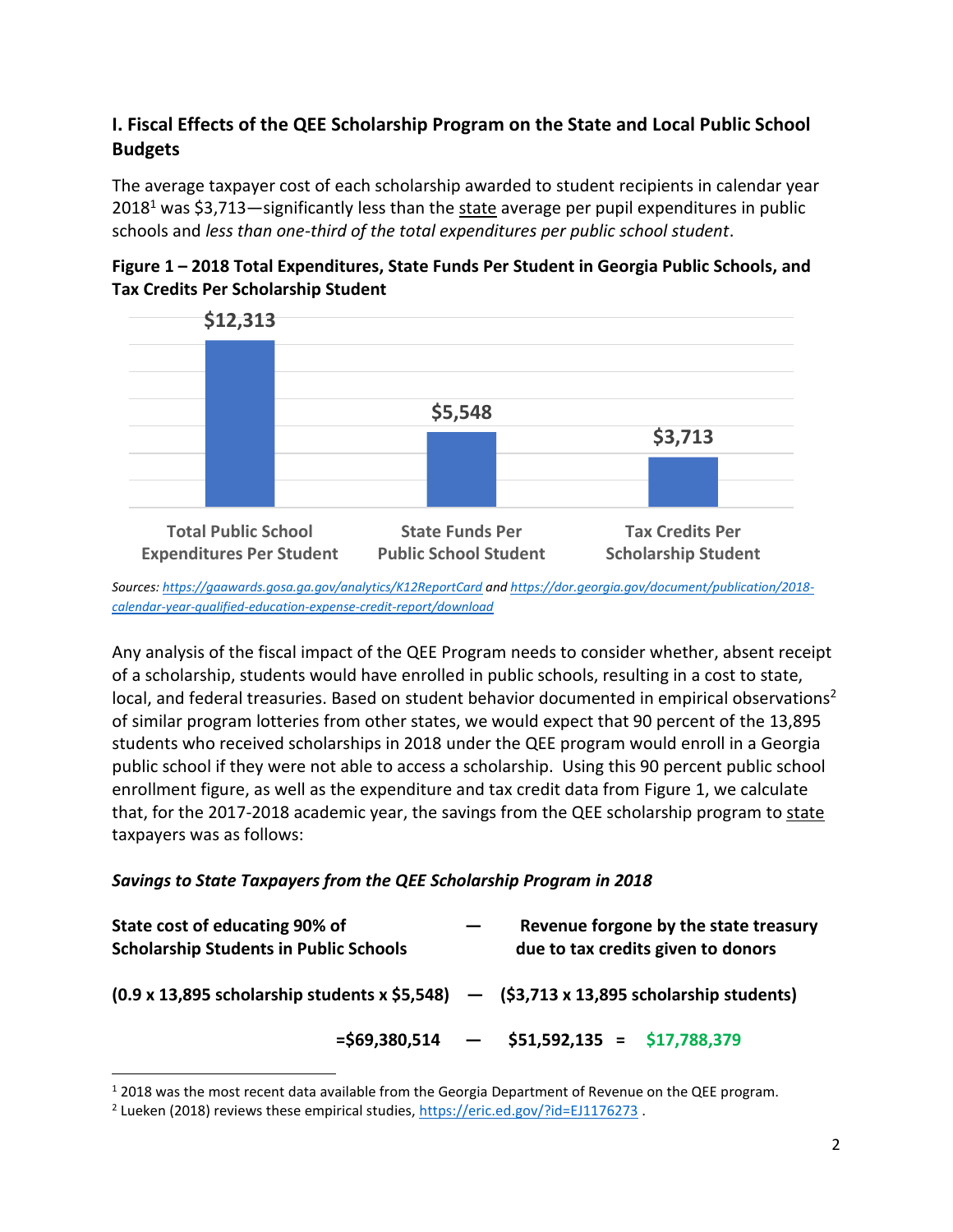As shown above, if the scholarship program was not available and 90 percent of participating students had instead enrolled in public schools, the cost to the state of educating those students would have been \$69,380,514. Instead, by foregoing \$51,592,135 of revenue to the state from QEE Program income tax credits to taxpayer-donors who funded the corresponding scholarships, we estimate that, in 2018, the program saved state taxpayers \$17.8 million.

Additionally, we estimate the local fiscal impact of 90 percent of scholarship recipients instead enrolling in public schools. We use a cautious estimate of  $$8,065^3$  as the additional cost to local public school systems of educating students in Georgia public schools. If, in 2018, instead of enrolling in private schools, 90 percent of these 13,895 scholarship students had enrolled in public schools at a cost of \$100,856,858, after being offset by increased state funding of \$69,380,514, local public school expenditures would have increased by a net of \$31,476,344.

#### *Savings to Local Taxpayers from the QEE Scholarship Program in 2018*

| Local cost of educating 90% of<br>scholarship students in public<br>schools | State funding for enrollment growth                                                                        |
|-----------------------------------------------------------------------------|------------------------------------------------------------------------------------------------------------|
|                                                                             | $(0.9 \times 13,895$ scholarship students x \$8,065) $ (0.9 \times 13,895$ scholarship students x \$5,548) |
| \$100,856,858                                                               | $-$ \$69,380,514 = \$31,476,344                                                                            |

In other words, the decrease in local taxpayer costs of not having to educate 90 percent of scholarship students in the public schools is 90 percent of the 13,895 scholarship students multiplied by our cautious estimate of the average variable cost of educating these students in public schools (\$8,065), or \$100,856,858, minus the state revenues that local systems would receive to offset a portion of the cost of educating those students, \$69,380,514. The difference between these two figures, \$31.5 million, represents the savings to local taxpayers from not having to pay to educate 90 percent of scholarship students in public schools.

Thus in 2018, the total savings to Georgia taxpayers from the QEE scholarship program was \$49.3 million, consisting of the estimated \$17.8 million in savings to the state treasury plus the \$31.5 million in savings to local taxpayers.

### *Overall Savings to Taxpayers from the QEE Scholarship Program in 2018*

### **\$17.8M in state savings + \$31.5M in local savings =**

### **\$49.3 million in savings overall to Georgia taxpayers in 2018**

<sup>3</sup> To be cautious, we follow Scafidi (2012)[, https://www.edchoice.org/wp-content/uploads/2015/07/The-Fiscal-](https://www.edchoice.org/wp-content/uploads/2015/07/The-Fiscal-Effects-of-School-Choice-Programs.pdf)[Effects-of-School-Choice-Programs.pdf,](https://www.edchoice.org/wp-content/uploads/2015/07/The-Fiscal-Effects-of-School-Choice-Programs.pdf) and use the figure of \$8,065 as our estimate of the average variable cost of educating students in public schools—well below the \$12,313 (actual) average total cost per student.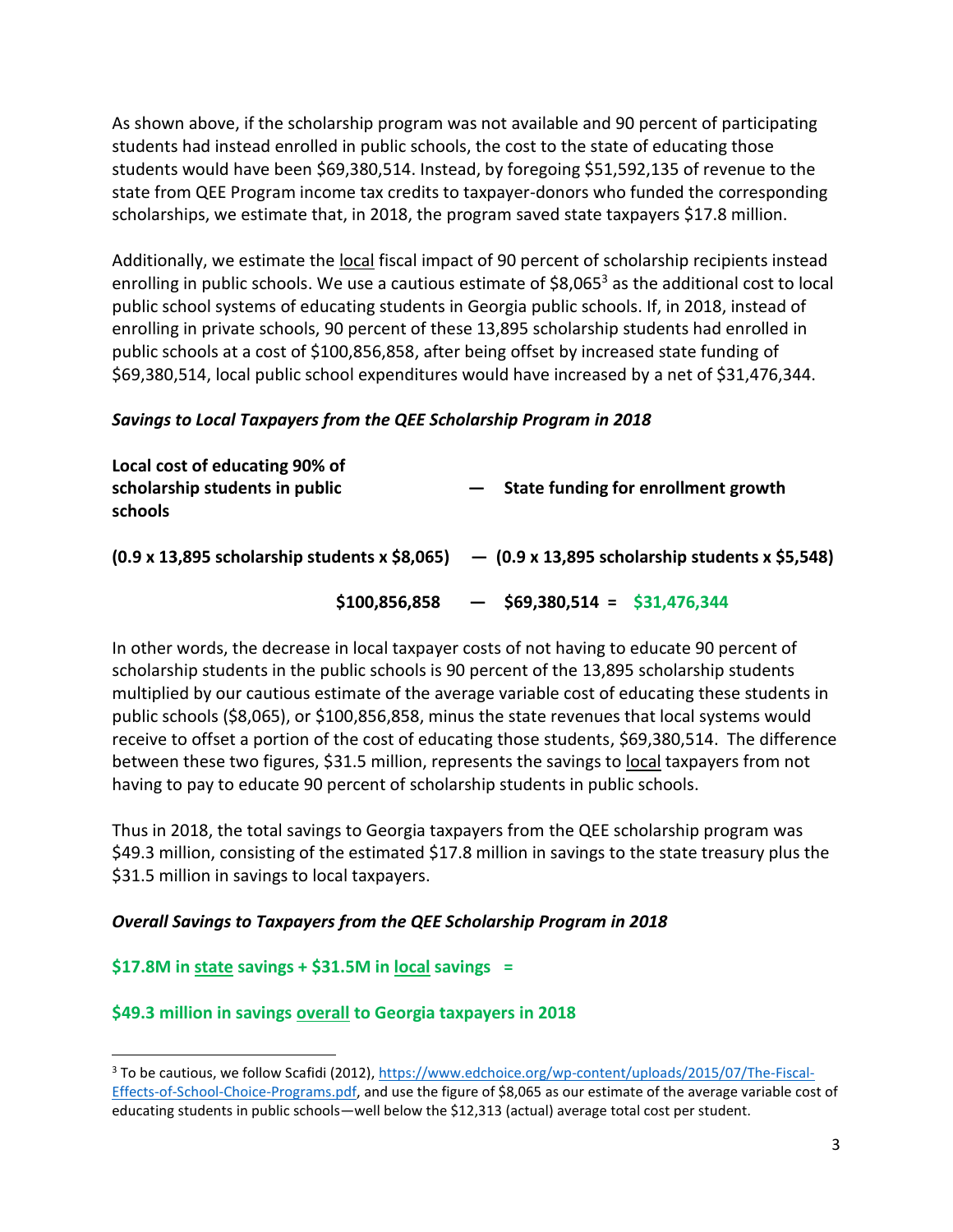## **II. Educational Attainment of Participating Students**

When considering the fiscal impacts of the scholarship program, it is also useful to consider the educational attainment of scholarship recipients. Higher levels of educational attainment are associated with a longer and more economically productive life. We use data provided by the Georgia GOAL Scholarship Program, the largest participating SSO in Georgia, to compare the rate at which scholarship and traditional public school students graduate from high school and enter college. <sup>4</sup> GOAL students graduate high school at a higher rate than public school students by 17 percentage points, with 99 percent of GOAL students graduating compared to 82 percent of students in Georgia public schools. When looking only at students who qualify for a free or reduced price lunch (FRL), an indicator of economic disadvantage, 98 percent of GOAL students graduate compared to 76 percent of public school students.





#### **Public School Students GOAL Students FRL Public School Students FRL GOAL Students**

Sources: Data provided by Georgia GOAL. High School graduation rates for public school students comes from The Governor's *Office of Student Achievement graduation rate report (4-Year Cohort). We use the graduation rate for school year 2017-18, 81.56 percent. The graduation rate for 2016-17 was 80.56 percent and 82.02 percent for 2018-19. [https://gosa.georgia.gov/report-card-dashboards-data/downloadable-data.](https://gosa.georgia.gov/report-card-dashboards-data/downloadable-data)*

When considering the rate at which students enter college, 85 percent of GOAL students enter college following high school graduation as compared to 68 percent of their public school peers who enter within 16 months after graduation. 5

<sup>4</sup> Georgia GOAL provided us data on three cohorts of ninth grade students from school year 2013-14 to 2015-16.

<sup>&</sup>lt;sup>5</sup> Georgia GOAL provided us data from the National Student Clearinghouse to confirm college enrollment of scholarship students. The estimated college entrance rate for GOAL students is conditional on students receiving a scholarship for all four years they were enrolled in high school. The data GOAL provided from the National Student Clearinghouse includes a sample of students who graduated high school from 2012-2019. Due to data limitations, we are not able to separate the college enrollment rates for students qualifying for the FRL program.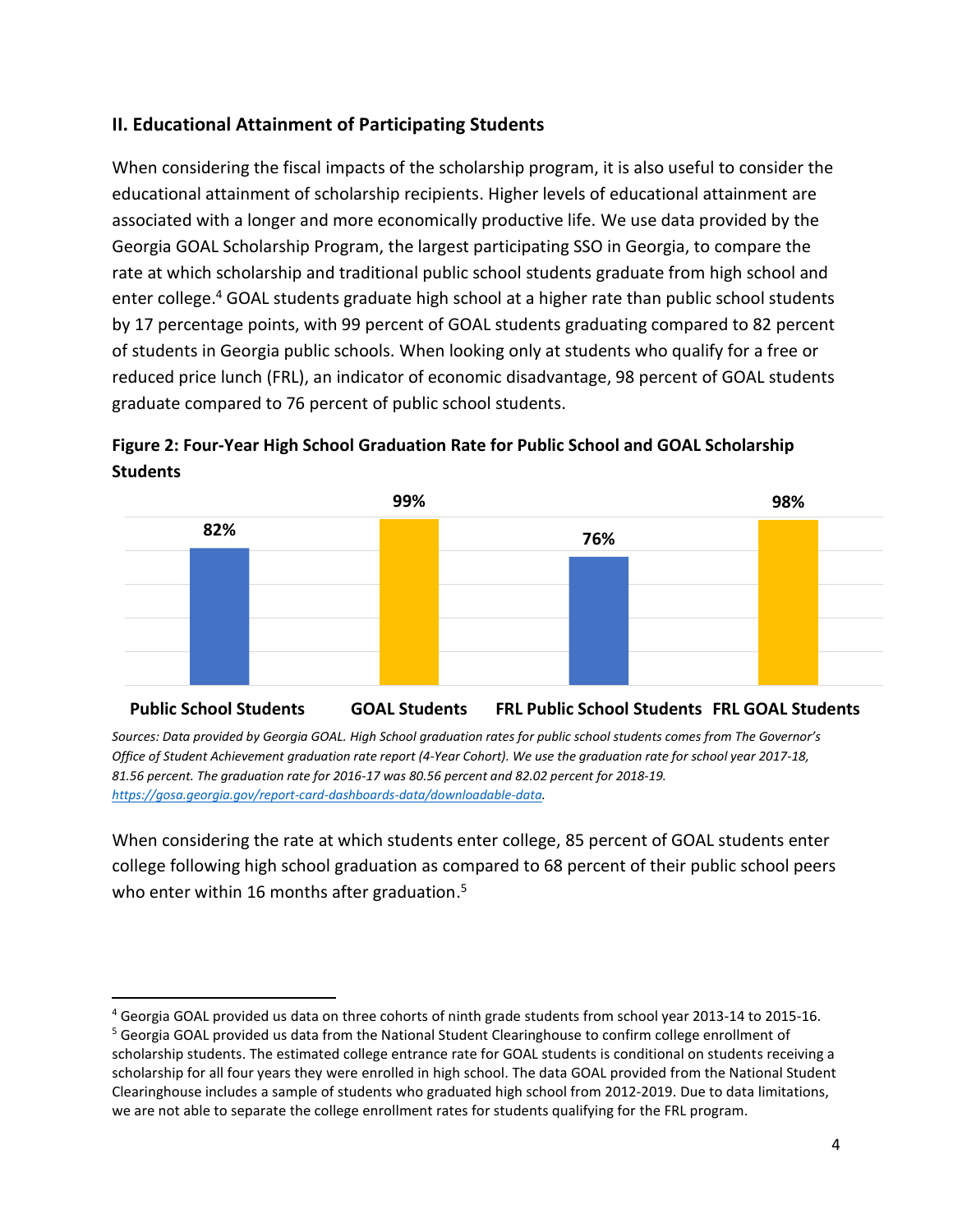

### **Figure 3: College Entrance Rates for Public School and GOAL Scholarship Students**

**Public School Students GOAL Students** 

*Sources: Data provided by Georgia GOAL and the Governor's Office of Student Achievement Post-Secondary C11 Report, [https://gosa.georgia.gov/report-card-dashboards-data/downloadable-data.](https://gosa.georgia.gov/report-card-dashboards-data/downloadable-data)*

# **III. Concluding Remarks**

The purpose of this brief is to analyze to what extent the fiscal impact of the QEE program and academic performance of scholarship recipients indicate that expanding the QEE program would have positive benefits for Georgia taxpayers, particularly in the context of the current fiscal crisis.

We find that in 2018 this program saved state and local taxpayers about \$49.3 million, so an increase in the \$100 million statewide cap on donations to this program would save Georgia state and local taxpayers even more.<sup>6</sup> Further, we find that the cost savings appear to come with an increase in educational attainment. Students receiving a scholarship from Georgia GOAL graduate from high school and enroll in college at a higher rate than students in public schools. Greater educational attainment is directly connected to more economically productive lives resulting in significant and additional financial benefits to the state.<sup>7</sup>

The coming recession will also make it harder for many families to afford tuition at private K-12 schools, and we know from recent history that many of them will not be able to stay. Private school enrollments in Georgia fell by over 12 percent during the Great Recession between 2007

<sup>6</sup> In 2018, the statewide cap on donations was \$58 million. As stated at the start of this brief, the main source of the savings to taxpayers are that the average taxpayer cost of a scholarship to a private school under this program is less than one-third of the average taxpayer cost of educating students in public schools.

 $7$  We do not estimate the magnitude of the economic impact associated with scholarship students' higher educational attainment in this brief. We plan to release a study later this year further detailing this economic impact from the higher educational attainment of GOAL scholarship students.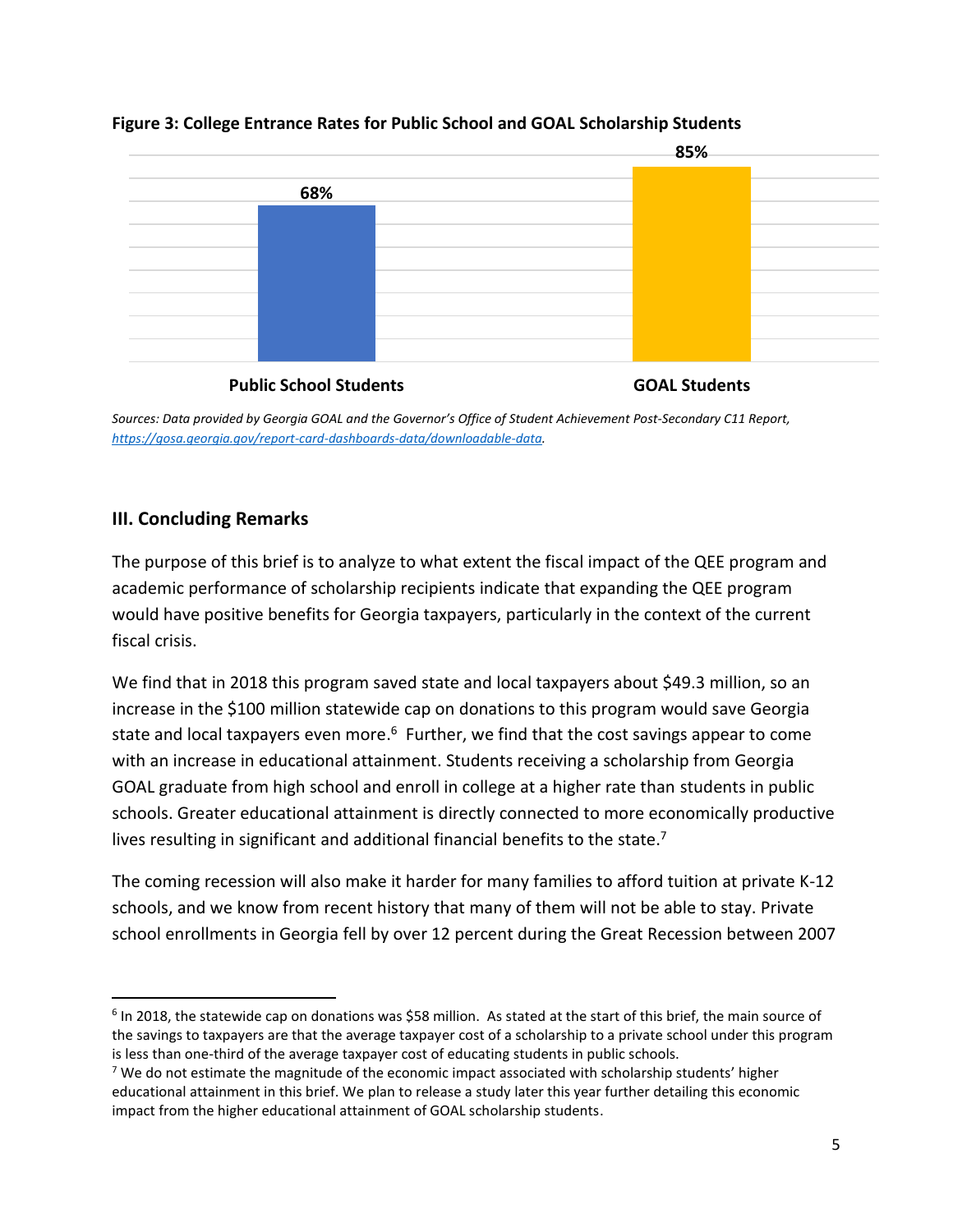and 2011.<sup>8</sup> If those private school students go back to the public school system, it will further magnify the fiscal challenges facing state and local governments as a result of the Coronavirus pandemic. More than 166,000 students in Georgia are enrolled in private schools today.

Private school enrollment could drop by 10 percent, or roughly 17,000 students, which is a plausible estimate given the severity of the current economic downturn and the experience during the Great Recession. The cost to Georgia taxpayers to absorb these children back into the public system is cautiously estimated to be well over \$100 million.

If the goal is to save taxpayers money, then increasing the statewide cap on donations to the QEE scholarship program would help state and local taxpayers with the current fiscal crisis. Further, expanding scholarship eligibility to families with verifiable COVID-19 financial impact – even when their children are already enrolled in private schools – would help curtail the private school enrollment drop and provide additional help with the fiscal challenges faced by state and local taxpayers.

### *Research Notes and Acknowledgements*

Not all state taxpayer funds spent on public schools are directly tied to changes in enrollment but the vast majority of state funds are. The implication of this fact is that savings to state taxpayers are slightly overestimated, while savings to local taxpayers are slightly underestimated—by the exact same amounts in absolute value. Therefore, our estimate of total overall savings to Georgia taxpayers is unaffected by this fact.

In addition, the household incomes of GOAL students are verified from income tax returns. Some public school students who live in households with incomes above FRL income thresholds are classified as low income—when they are not—due to the Community Eligibility Provision of the free and reduced price lunch program in public schools. The implication of this fact is that all GOAL students classified as low income in this brief do live in low income households, but some public school students classified as low income do not actually live in low income households.

The Education Economics Center's funding comes from Kennesaw State University and two foundations—one is a longtime donor to Kennesaw State University (the Tommy and Chantal Bagwell Foundation) and the other is from outside the state (the Charles Koch Foundation). The authors thank these funders for their generosity, which made this report possible. All data used in this report come from the Georgia Department of Revenue, the (Georgia) Governor's Office of Student Achievement, the Georgia Department of Education, and the Georgia GOAL Scholarship Program. No funding was provided by any of these state agencies or Georgia GOAL. The views expressed in this policy brief are the authors' alone.

<sup>&</sup>lt;sup>8</sup> Source: National Center for Education Statistics, U.S. Department of Education, at the [https://nces.ed.gov/programs/digest/d19/tables/dt19\\_205.80.asp?current=yes](https://nces.ed.gov/programs/digest/d19/tables/dt19_205.80.asp?current=yes) .